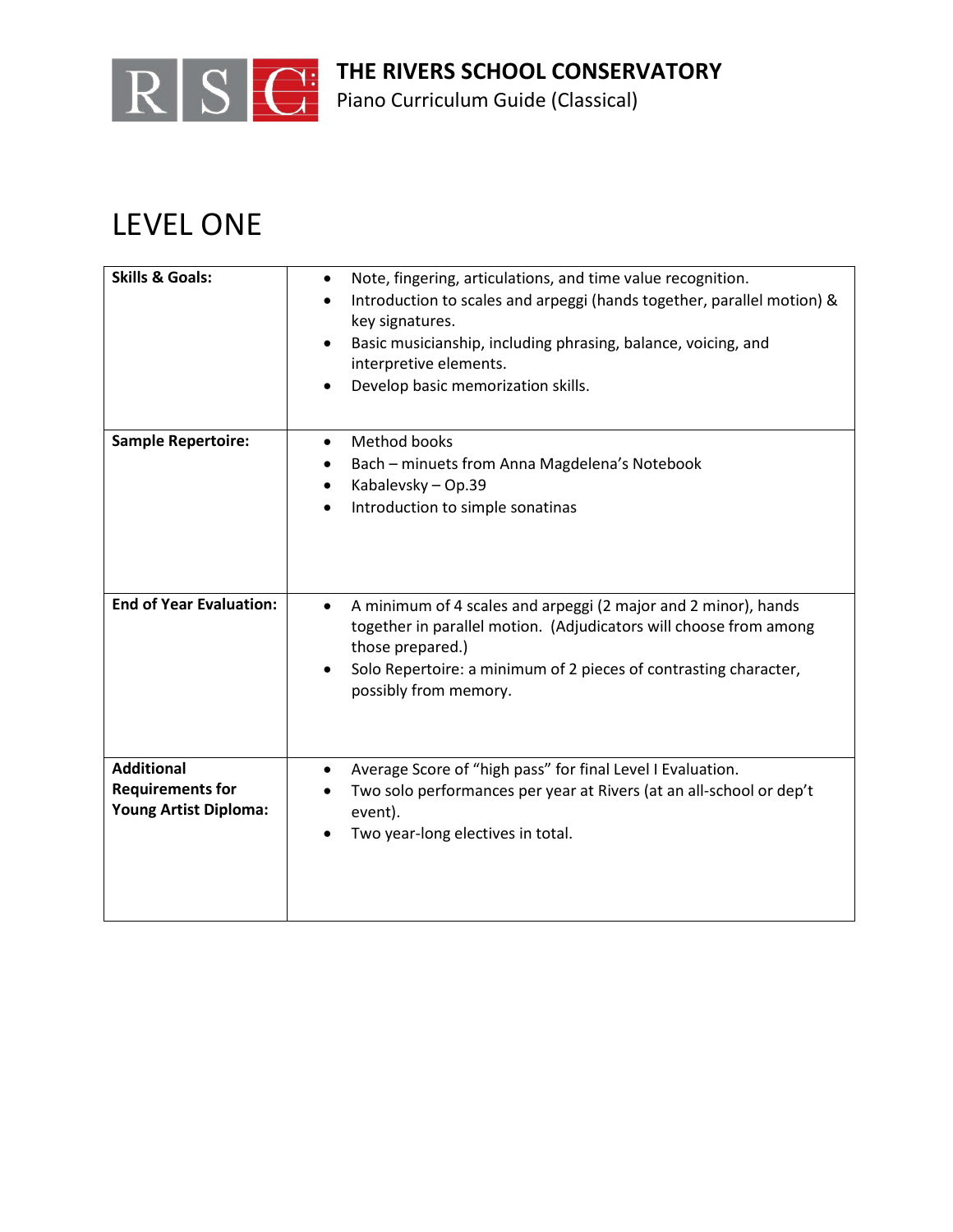

Piano Curriculum Guide (Classical)

## LEVEL TWO

| <b>Skills &amp; Goals:</b>                                                   | Introduction to polyphony.<br>$\bullet$<br>Scales and arpeggi in four octaves.<br>$\bullet$<br>Continued work on interpretive elements.<br>٠<br>Basic recognition of harmonic patterns.<br>Memorization.                                                                                                                                                                            |
|------------------------------------------------------------------------------|-------------------------------------------------------------------------------------------------------------------------------------------------------------------------------------------------------------------------------------------------------------------------------------------------------------------------------------------------------------------------------------|
| <b>Sample Repertoire:</b>                                                    | Bach - selected Inventions<br><b>Classical Sonatinas</b><br>Schumann - Album for the Young<br>Bartok - Mikrokosmos Vol. 4-6<br><b>Small concertinos</b>                                                                                                                                                                                                                             |
| <b>End of Year Evaluation:</b>                                               | A minimum of 6 scales and arpeggi (3 major and 3 minor), hands<br>$\bullet$<br>together in parallel motion. (Adjudicators will choose from among<br>those prepared.)<br>Solo Repertoire: 2 or 3 pieces of contrasting character and<br>representing different periods, for memory (unless from the Modern<br>Era). If 3 pieces, possibly one is an etude of appropriate difficulty. |
| <b>Additional</b><br><b>Requirements for</b><br><b>Young Artist Diploma:</b> | Average Score of "high pass" for final Level II Evaluation.<br>Three solo performances per year at Rivers (at an all-school or dep't<br>event).<br>Three year-long electives in total.<br>$\bullet$                                                                                                                                                                                 |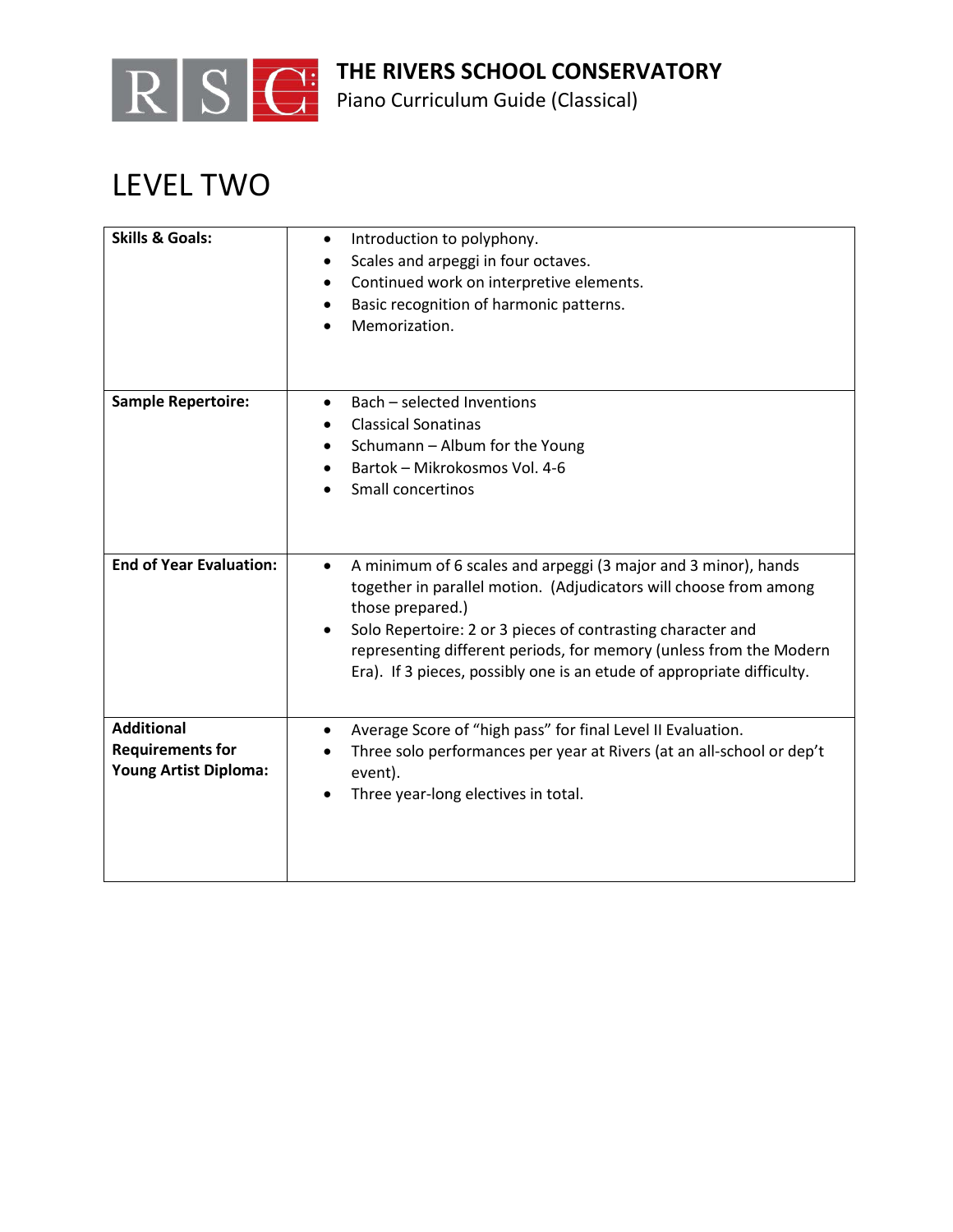

Piano Curriculum Guide (Classical)

## LEVEL THREE

| <b>Skills &amp; Goals:</b>                                            | Introduction to playing 3rds, 6ths, and octaves.<br>$\bullet$<br>More complex polyphonic works.<br>$\bullet$<br>Detailed work on appropriate interpretive elements.<br>٠<br>Introduction to more complex etudes.<br>٠<br>Memorization.                                                                                                                                                                                                                                                                                                                                                                                                                                                               |
|-----------------------------------------------------------------------|------------------------------------------------------------------------------------------------------------------------------------------------------------------------------------------------------------------------------------------------------------------------------------------------------------------------------------------------------------------------------------------------------------------------------------------------------------------------------------------------------------------------------------------------------------------------------------------------------------------------------------------------------------------------------------------------------|
| <b>Sample Repertoire:</b>                                             | Bach - Concerti; selections from Well-Tempered Clavier<br>$\bullet$<br><b>Classical Sonatas</b><br>Mozart - Concerti<br>$\bullet$<br>Chopin - Nocturnes, Preludes<br>Schubert - Impromptus<br>Debussy - Images<br>$\bullet$                                                                                                                                                                                                                                                                                                                                                                                                                                                                          |
| <b>End of Year Evaluation:</b>                                        | A minimum of 8 scales and arpeggi (4 major and 4 minor), hands<br>$\bullet$<br>together in parallel motion. (Adjudicators will choose from among<br>those prepared.) Alternatively, the candidate will present an Etude of<br>appropriate difficulty, as long as all 24 major/minor scales/arpeggio<br>have previously been passed. (See Dep't Chair.)<br>Solo Repertoire: 2 or 3 pieces of contrasting character and<br>representing different periods, for memory (unless from the Modern<br>Era). If 3 pieces, possibly one is an etude of appropriate difficulty.<br>In order to pass out of LEVEL III, all 24 major & minor scales and<br>arpeggio must have been evaluated. (See Dep't Chair.) |
| <b>Additional</b><br><b>Requirements for</b><br>Young Artist Diploma: | Average Score of "high pass" for final Level III Evaluation<br>$\bullet$<br>Three solo performances per year (at an all-school or dep't event). A<br>half recital of 30 minutes of music is required to complete Level III.<br>Three year-long electives in total.<br>$\bullet$                                                                                                                                                                                                                                                                                                                                                                                                                      |